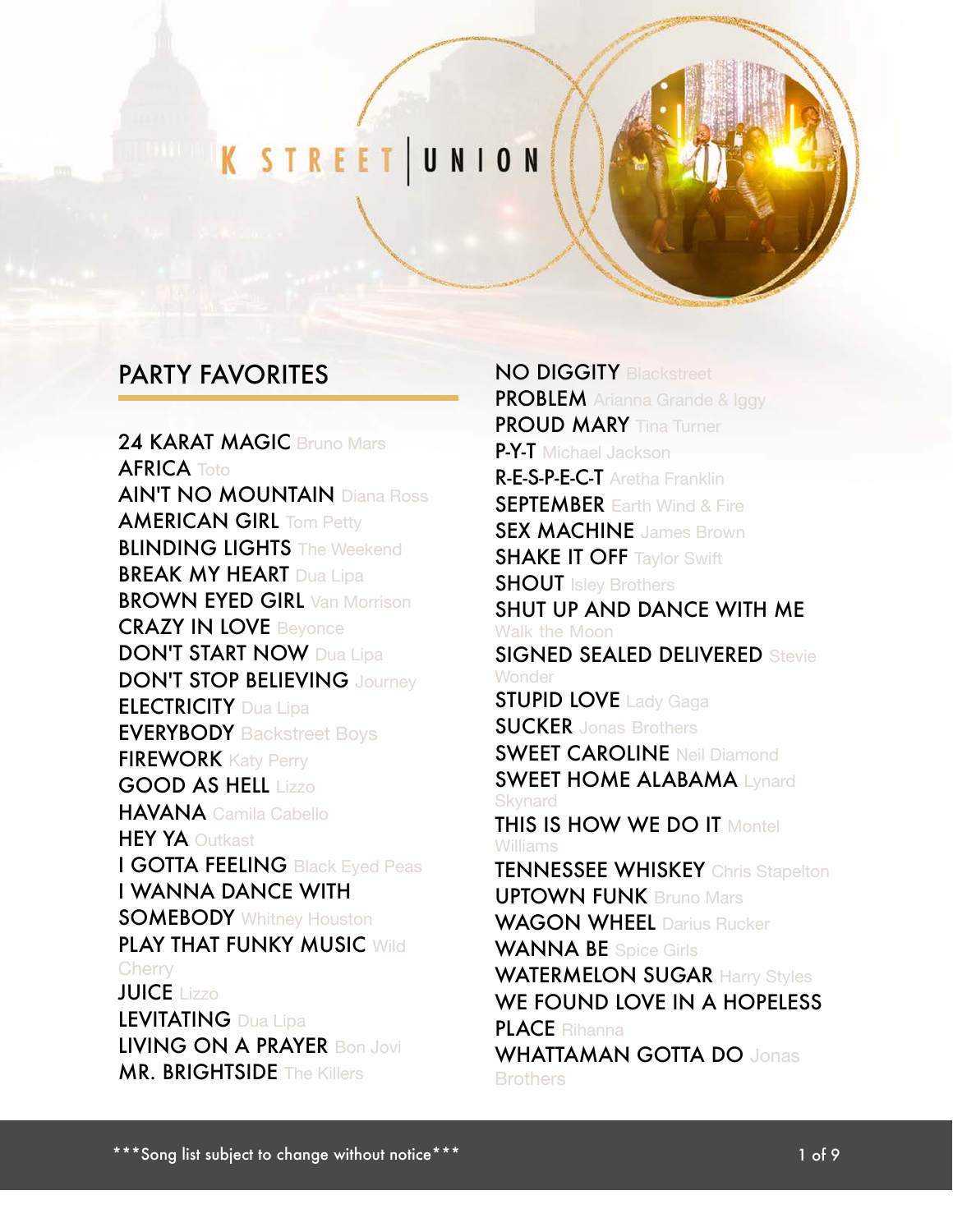#### TOP 40 / DANCE

24 KARAT MAGIC Bruno Mars AIN'T IT FUN Paramore AMERICAN BOY Estelle ANIMAL Neon Trees BANG BANG Arianna Grande BEST DAY OF MY LIFE American Authors **BEYOND** Leon Bridges **BLAME IT ON THE NIGHT Calvin** Harris **BLINDING LIGHTS** The Weekend **BLURRED LINES** Robin Thicke **BREAK MY HEART** Dua Lipa BUDAPEST George Ezra CAKE BY THE OCEAN DNCE CALL ME MAYBE Carly Rae Jepsen CAN'T FEEL MY FACE The Weekend CAN'T STOP THE FEELING Justin **Timberlake** CHEAP THRILLS Sia CLOSER The Chainsmokers COUNTING STARS One Republic CRAZY Gnarles Barkley CRAZY IN LOVE Beyoncé DANCING ON MY OWN Robyn DOMINO Jesse J DON'T YOU WORRY CHILD Swedish House Mafia ELECTRICITY Dua Lipa EX'S & OH'S Elle King **FEEL IT STILL** Portugal. The Man

FEEL SO CLOSE Calvin Harris FIREWORK Katy Perry GET LUCKY Daft Punk **GLAD YOU CAME** The Wanted GOOD AS HELL Lizzo HAND CLAP Fitz and the Tantrums HAPPY Pharrell HAVANA Camila Cabello **HEAD AND HEART** Joel Corry HELLO Adele **HEY YA! Outkast** HIGH HOPES Panic at the Disco HOLD MY HAND Jess Glynn HOME Edward Sharpe and the **Magnetics** I WANT YOU TO KNOW Paramore I GOTTA FEELING Black Eyed Peas I LOVE IT Icona Pop I WILL ALWAYS BE YOURS Ben Rector JUICE Lizzo JUST DANCE Lady Gaga LIPS ARE MOVIN Meghan Trainor LITTLE TALKS Of Monsters and Men LOCKED OUT OF HEAVEN Bruno **Mars** LONELY BOY Black Keys LOVE ON TOP Beyoncé ME TOO Meghan Trainor MOVES LIKE JAGGER Maroon 5 NO ROOTS Alice Merton **OCEAN EYES Billy Eilish** ONLY GIRL IN THE WORLD Rihanna PARADISE Coldplay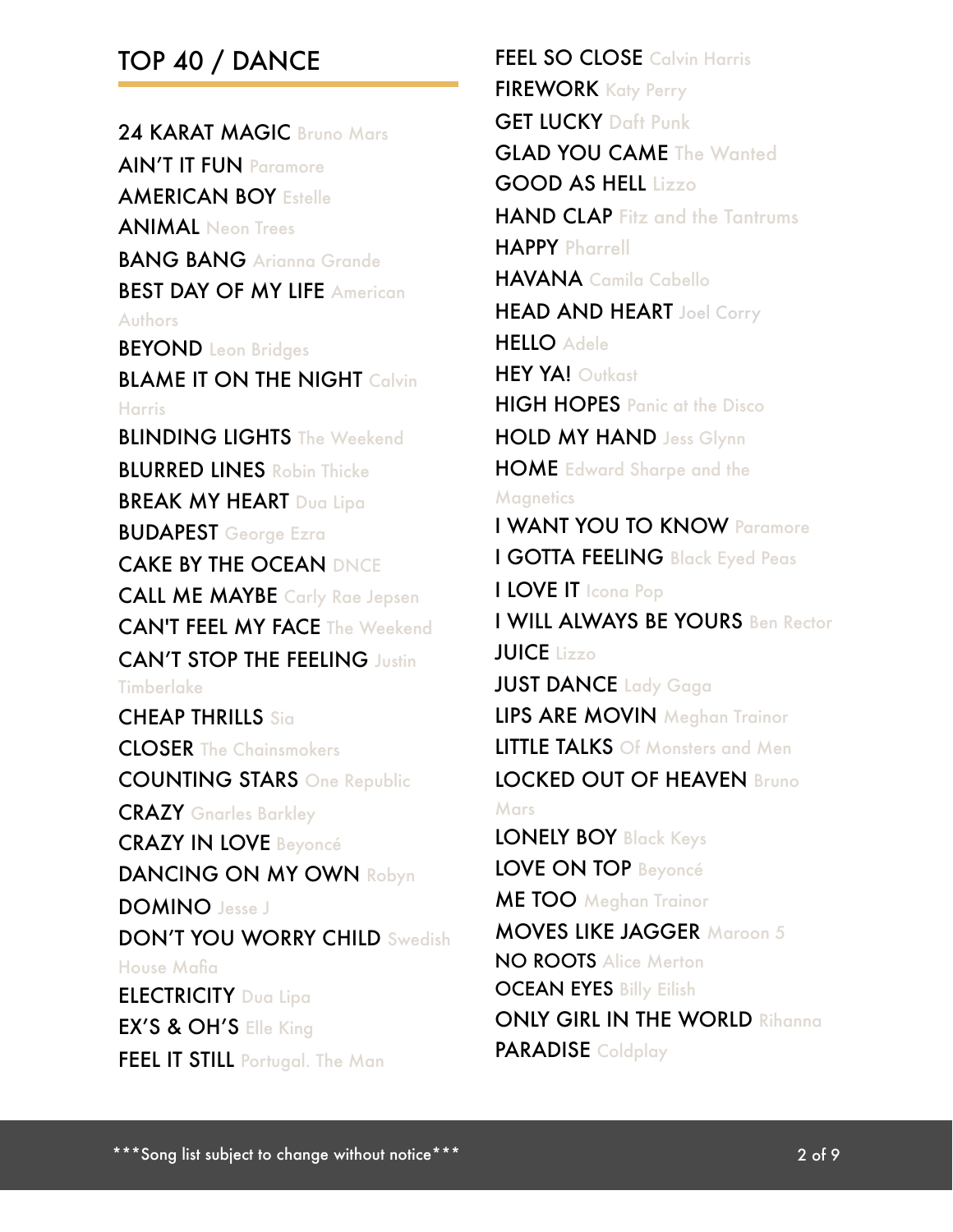PARTY IN THE U.S.A Miley Cyrus PARTY ROCK LMFAO POKER FACE Lady Gaga PRICE TAG Jesse J PROBLEM Ariana Grande RAIN ON ME Lady Gaga RAISE YOUR GLASS P!nk RATHER BE Clean Bandit ROYALS Lorde RUDE Magic! SEND MY LOVE Adele SEÑORITA Shawn Mendes & Camila Cabello SEX ON FIRE Kings of Leon **SHAKE IT OFF Taylor Swift** SHALLOW Lady Gaga & Bradley Cooper SHAPE OF YOU Ed Sheeran SHUT UP AND DANCE WITH ME Walk the Moon **SMILE** Katy Perry STARSHIPS Nicki Minaj STARVING Hailee Steinfeld STAY Alessia Cara & Zedd STAY THE NIGHT Paramore **STUPID LOVE** Lady Gaga **STYLE Taylor Swift** SUCKER Jonas Brothers SUGAR Maroon 5 THE MIDDLE Marren Morris & Zedd THERE'S NOTHING HOLDING ME **BACK Shawn Mendez** THINKING OUT LOUD Ed Sheeran TREASURE Bruno Mars

TENNESSEE WHISKEY Chris **Stapleton THE MIDDLE** Zedd, Marin Morris THINKING OUT LOUD Ed Sheeran THIS IS HEAVEN Nick Jonas TIK TOK Ke\$ha UPTOWN FUNK Bruno Mars USE SOMEBODY Kings of Leon VALERIE Amy Winehouse VIVA LA VIDA Coldplay WANT TO WANT ME Jason Derulo WATER UNDER THE BRIDGE Adeler WAKE ME UP Avicii WE ARE YOUNG Fun WE FOUND LOVE IN A HOPELESS PLACE Rihanna WHATTA MAN GOTTA DO Jonas Brothers WILDFLOWER 5 Seconds of Summer WORLD HOLD ON Bob Sinclair YELLOW Coldplay YOU ARE THE BEST THING Ray **LaMontagne** YOUR SONG Rita Ora

#### RETRO POP (80's & 90's)

1985 Bowling for Soup **1999 Prince** I WOULD WALK 500 MILES Proclaimers **AFRICA** Toto ALL NIGHT LONG Lionel Richie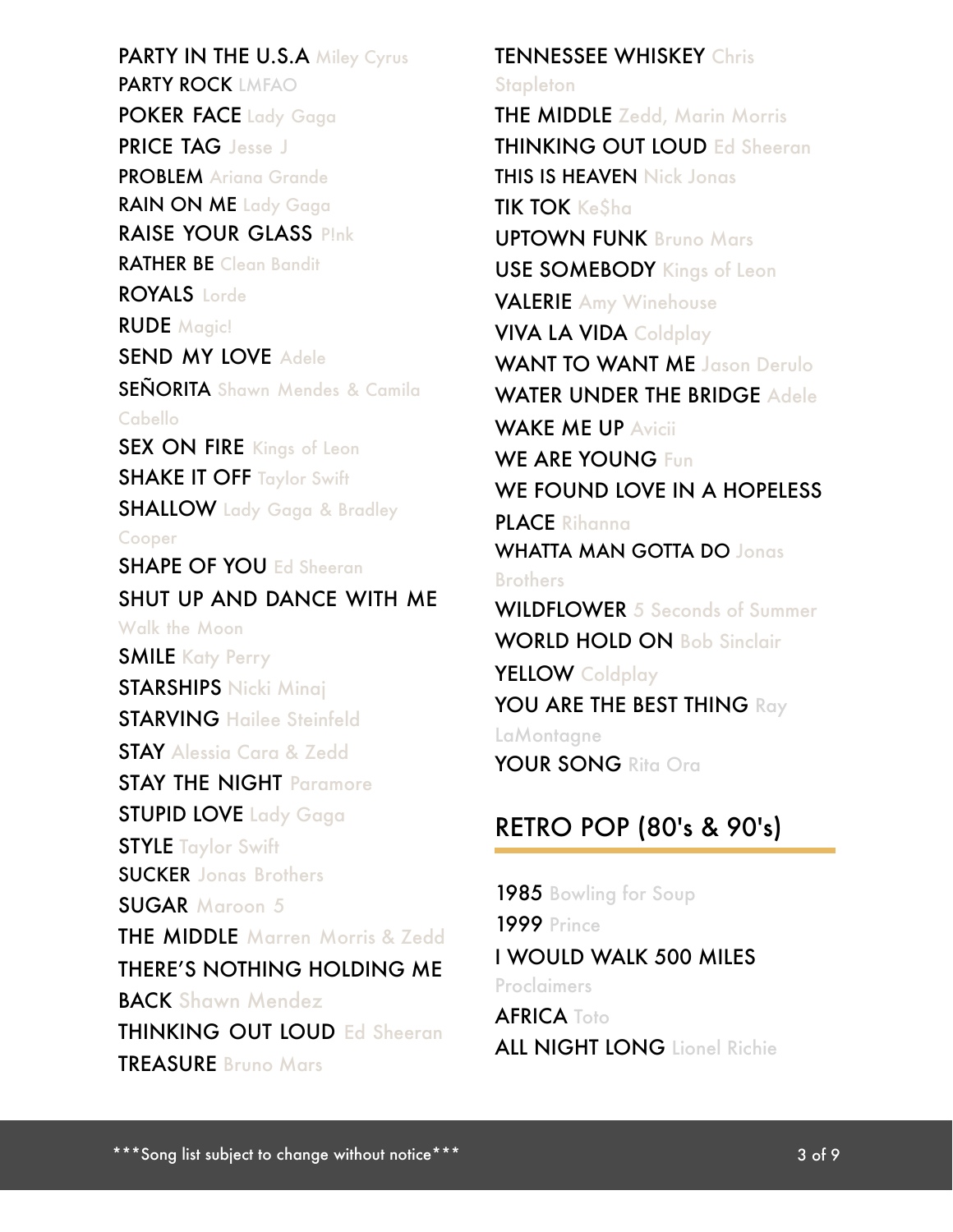BENNY & THE JETS Elton John **BILLIE JEAN** Michael Jackson **BLISTER IN THE SUN** Violent Femmes BYE BYE BYE NSYNC CHAMPAGNE SUPERNOVA Oasis COME ON EILEEN Dexys Midnight Runners CRAZY LITTLE THING CALLED LOVE Queen DAYS LIKE THIS Van Morrison DON'T STOP TILL YOU GET ENGOUH Michael Jackson EVERYBODY Back Street Boys FAITH George Michael **GLORY DAYS** Bruce Springsteen GOTTA BE Des're GOT TO BE REAL Cheryl Lynn **GREATEST LOVE OF ALL Whitney** Houston GROOVE IS IN THE HEART Dee-Lite **HERO** Mariah Carey HEY YA Outkast HUMAN NATURE Michael Jackson I BELIEVE I CAN FLY R. Kelly I GOT TO BE REAL Cheryl Lynn I LOVE YOU ALWAYS FOREVER Donna Lewis I'M LIKE A BIRD Nelly Furtado KISS Prince LITTLE RED CORVETTE Prince MANEATER Hall & Oats **MR. JONES** Counting Crows **MY OWN WORST ENEMY Lit** 

NO DIGGITY Blackstreet ONLY THE GOOD DIE YOUNG Billy Joel PIANO MAN Billy Joel SANTARIA Sublime SEMI-CHARMED KIND OF LIFE Third Eye Blind SHOOP Salt-N-Pepa SK8ER BOI Averil Lavigne STACY'S MOM Fountains of Wayne SUMMER OF 69 Bryan Adams THIS IS HOW WE DO IT Montel Jordan TIME AFTER TIME Cyndi Lauper WALKING ON SUNSHINE Katrina and the Waves WANNABE Spice Girls WHAT I GOT Sublime WHAT I LIKE ABOUT YOU The **Romantics** WONDERWALL Oasis CLASSIC ROCK

**AMERICAN GIRL Tom Petty** CRAZY TRAIN Ozzy Osbourne DOMINO Van Morrison DON'T STOP BELIEVING Journey HIT ME WITH YOUR BEST SHOT Pat Benetar I LOVE ROCK N' ROLL Joan Jett JESSE'S GIRL Rick Springfield

LIVING ON A PRAYER Bon Jovi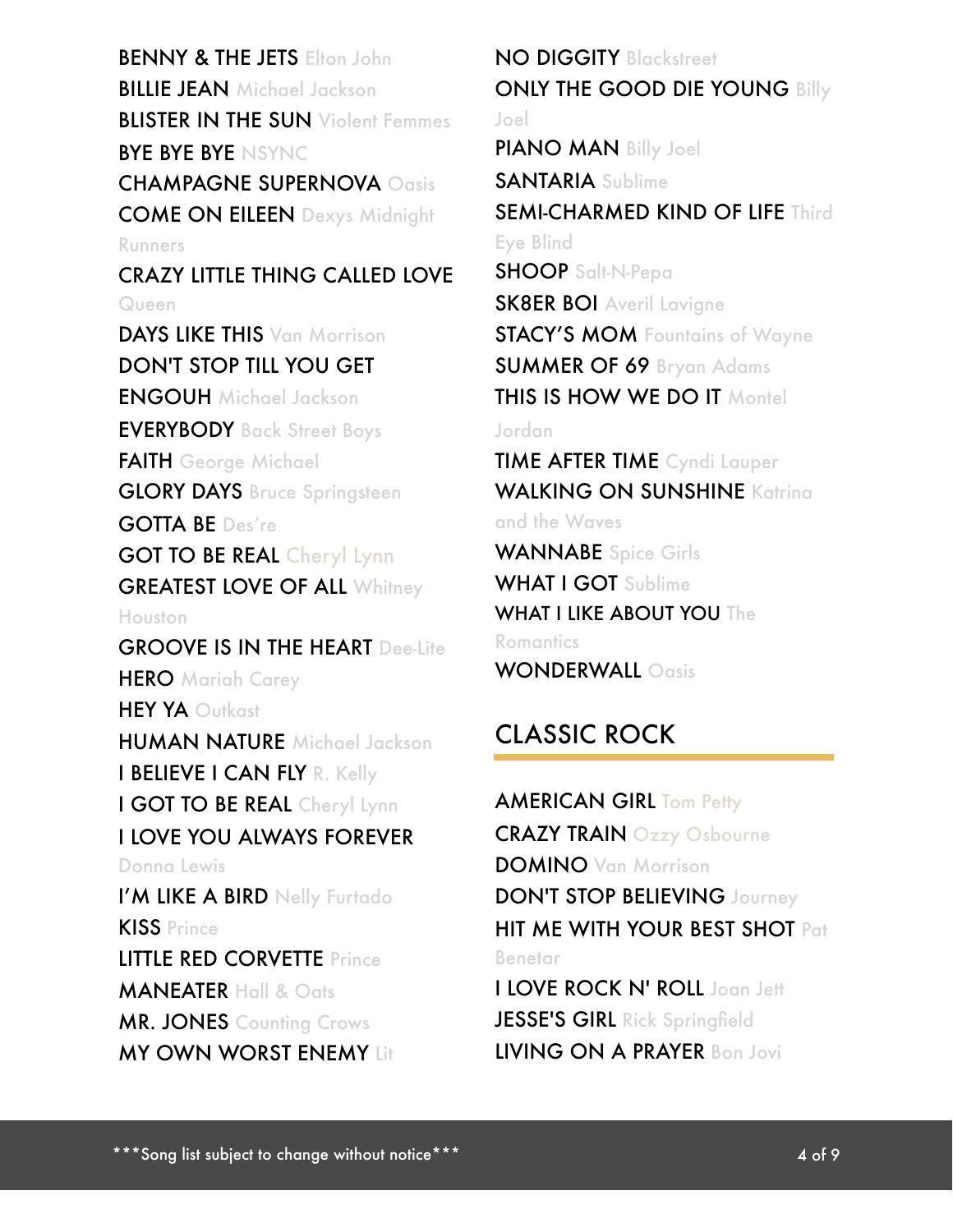#### **SATISFACTION Rolling Stones** SHOULD I STAY OR SHOULD I GO

The Clash

SWEET CHILD OF MINE Guns N' Roses

SWEET HOME ALABAMA Lynard Skynard

TEENAGE WASTELAND The Who

# MOTOWN / SOUL / R&B

AIN'T NO SUNSHINE Bill Withers AIN'T NO MOUNTAIN Marvin Gaye AIN'T TOO PROUD Temptations ALL NIGHT LONG Lionel Ritchie AT LAST Etta James **BRICK HOUSE** The Commodores **BROWN EYED GIRL Van Morrison** CHANGE IS GONNA COME Sam Cooke CHAIN OF FOOLS Aretha Franklin CUPID Sam Cooke DANCIN' IN THE STREET Martha & The Vandellas DOCK OF THE BAY Otis Redding DON'T YOU WORRY 'BOUT A THING Stevie Wonder / Tori Kelly **GET READY Temptations** HOW SWEET IT IS Marvin Gaye I FEEL GOOD James Brown **ISN'T SHE LOVELY** Stevie Wonder I WISH Stevie Wonder KNOCK ON WOOD Eddie Floyd

LET'S GET IT ON Marvin Gaye LET'S STAY TOGETHER Al Green MIDNIGHT HOUR Wilson Pickett MUSTANG SALLY Wilson Pickett MY GIRL The Temptations NATURAL WOMAN Aretha Franklin PROUD MARY Tina Turner PAPA'S GOT A BRAND NEW BAG James Brown PLAY THAT FUNKY MUSIC Wild **Cherry** RESCUE ME Fontella Bass RESPECT Aretha Franklin **SEPTEMBER** Earth Wind & Fire **SHOUT** The Isley Brothers SOUL MAN Sam & Dave **SUPERSTITION** Stevie Wonder SWEET THING Rufus & Chaka Khan TELL ME SOMETHING GOOD Chaka Khan **THINK** Aretha Franklin USE ME UP Bill Withers WHAT'S GOING ON Marvin Gaye YOU ARE THE SUNSHINE OF MY LIFE Stevie Wonder YOU SEND ME Sam Cooke

# 1950s / 1960s

**BLUE MOON** The Marcells CAN'T BUY ME LOVE Beatles CAN'T TAKE MY EYES OFF YOU Franki Valli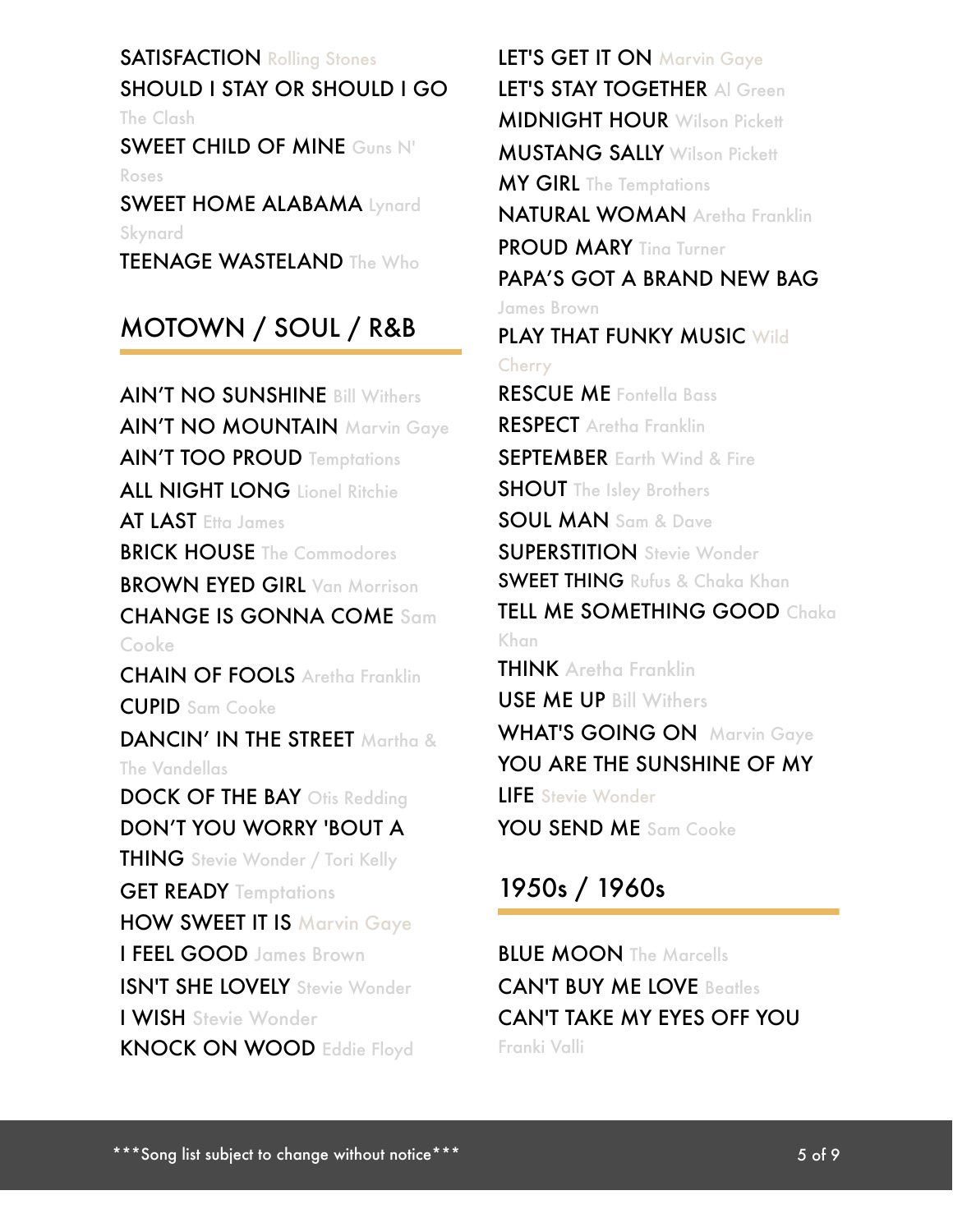DO YOU LOVE ME The Contours **HIT THE ROAD JACK** Ray Charles I'M A BELIEVER Monkees I SAW HER STANDING THERE **Beatles** JOHNNY B. GOODE Chuck Berry NOTHING CAN CHANGE THIS LOVE Sam Cook ROCKIN' ROBIN Bobby Day **SHOUT** Isley Brothers STAND BY ME Ben E. King STOP IN THE NAME OF LOVE The Supremes **TUTTI-FRUTTI** Little Richard TWIST AND SHOUT Chubby Checker

JUNGLE BOOGIE Kool and the Gang LADY MARMALADE Patti Labelle LAST DANCE Donna Summer **LE FREAK Chic** PAPA'S GOT A BRAND NEW BAG James Brown PLAY THAT FUNKY MUSIC Wild Cherry **PROUD MARY Ting Turner** SEX MACHINE James Brown

WE ARE FAMILY Sister Sledge

# COUNTRY / REGGAE

ANY MAN OF MINE Shania Twain BOOT SCOOTIN' BOOGIE Brooks & Dunn

CHICKEN FRIED Zac Brown COLDER WEATHER Zac Brown COTTON EYED JOE Rednex COULD YOU BE LOVED Bob Marley DRUNK (and I don't wanna go home) Elle King & Miranda Lambert **FOLLOW YOUR ARROW Kacey Musgraves** HO HEY! Lumineers I GOT FRIENDS IN LOW PLACES Garth Brooks I HOPE YOU DANCE LeeAnn Womack I WILL WAIT Mumford and Sons IS THIS LOVE Bob Marley KEEP ME IN MIND Zac Brown

LITTLE LION MAN Mumford and Sons

#### DISCO / FUNK

YOU SEND ME Sam Cooke

BAD GIRLS Donna Summer **BEST OF MY LOVE The Emotions** BOOGIE OOGIE OOGIE Taste Of Honey **BRICK HOUSE** The Commodores CARWASH Rose Royce CHAIN OF FOOLS Aretha Franklin DANCING QUEEN ABBA GOOD TIMES Chic **GOT TO BE REAL Cheryl Lynn** FREAK OUT Chic I FEEL GOOD James Brown I'M EVERY WOMAN Chaka Kahn I WILL SURVIVE Gloria Gaynor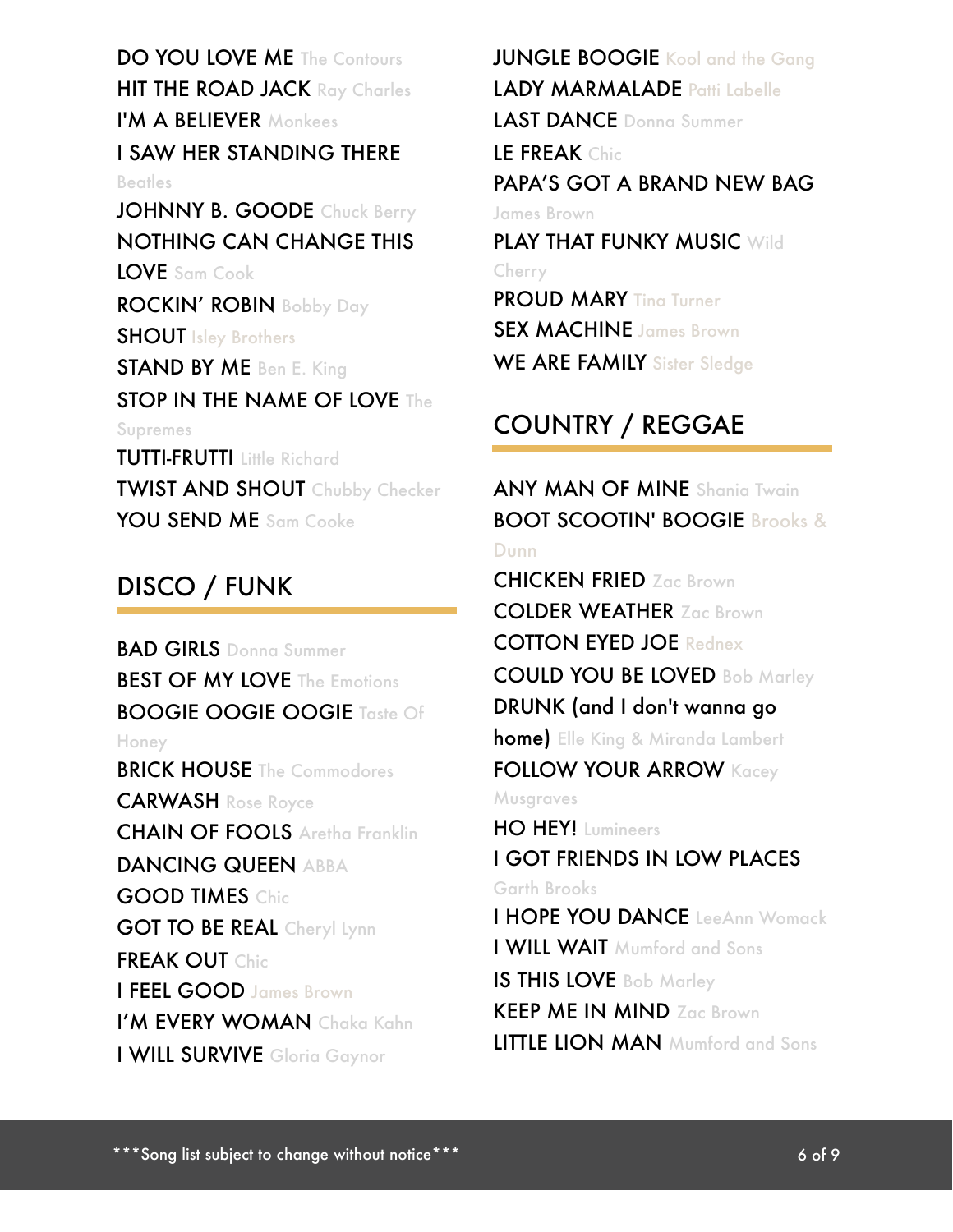#### MAMA'S SONG Carrie Underwood MAN! I FEEL LIKE A WOMAN

Shania Twain MY CHURCH Marren Morris **MY LITTLE GIRL Tim McGraw** MY WISH Rascal Flatts NO WOMAN, NO CRY Bob Marley ONE LOVE Bob Marley ONE MARGARITA Luke Bryan REDEMPTION SONG Bob Marley SOMETHING MORE Sugarland TENNESSEE WHISKEY Chris Stapleton **THE BONES** Marren Morris THREE LITTLE BIRDS Bob Marley WAGON WHEEL Old Crow Medicine Show WINE BEER WHISKEY Little Big Town

#### LATIN MUSIC

BESAME MUCHO Zoe CONGA Estefan HAVANA Camila Cabella HIPS DON'T LIE Shakira LA BAMBA Ritchie Valens LA BILLIRUBINA Juan Guierrez LA VIDA ES UN CARNAVAL Celcia Cruz LET'S GET LOUD J. Lo OYE COMO VA - Santanna PIEL CANELA Eydie Gomez SEÑORITA Camila Cabello

# HORA MEDLEY

ARTSA ALINU SHALOM ALEICHEM SIMON TOV HAVA NAGILA

# BIG BAND / JAZZ **STANDARDS**

ALL OF ME Billie Holliday **AUTUMN LEAVES Eva Cassidy BYE BYE BLACKBIRD Diana Krall** CHEEK TO CHEEK Frank Sinatra DON'T GET AROUND MUCH ANYMORE Sam Cooke FEVER Peggy Lee FLY ME TO THE MOON Frank Sinatra GEORGIA Ray Charles GIRL FROM IPANEMA Jobim IT HAD TO BE YOU Harry Connick, Jr I WISH YOU LOVE Nancy Wilson **JUST SQUEEZE ME** Jane Monheit L.O.V.E. Nat King Cole MISTY Ella Fitzgerald NEARNESS OF YOU Norah Jones NEW YORK NEW YORK Frank Sinatra NIGHT & DAY Frank Sinatra ROUTE 66 Nat King Cole THAT'S ALL Sarah Vaughn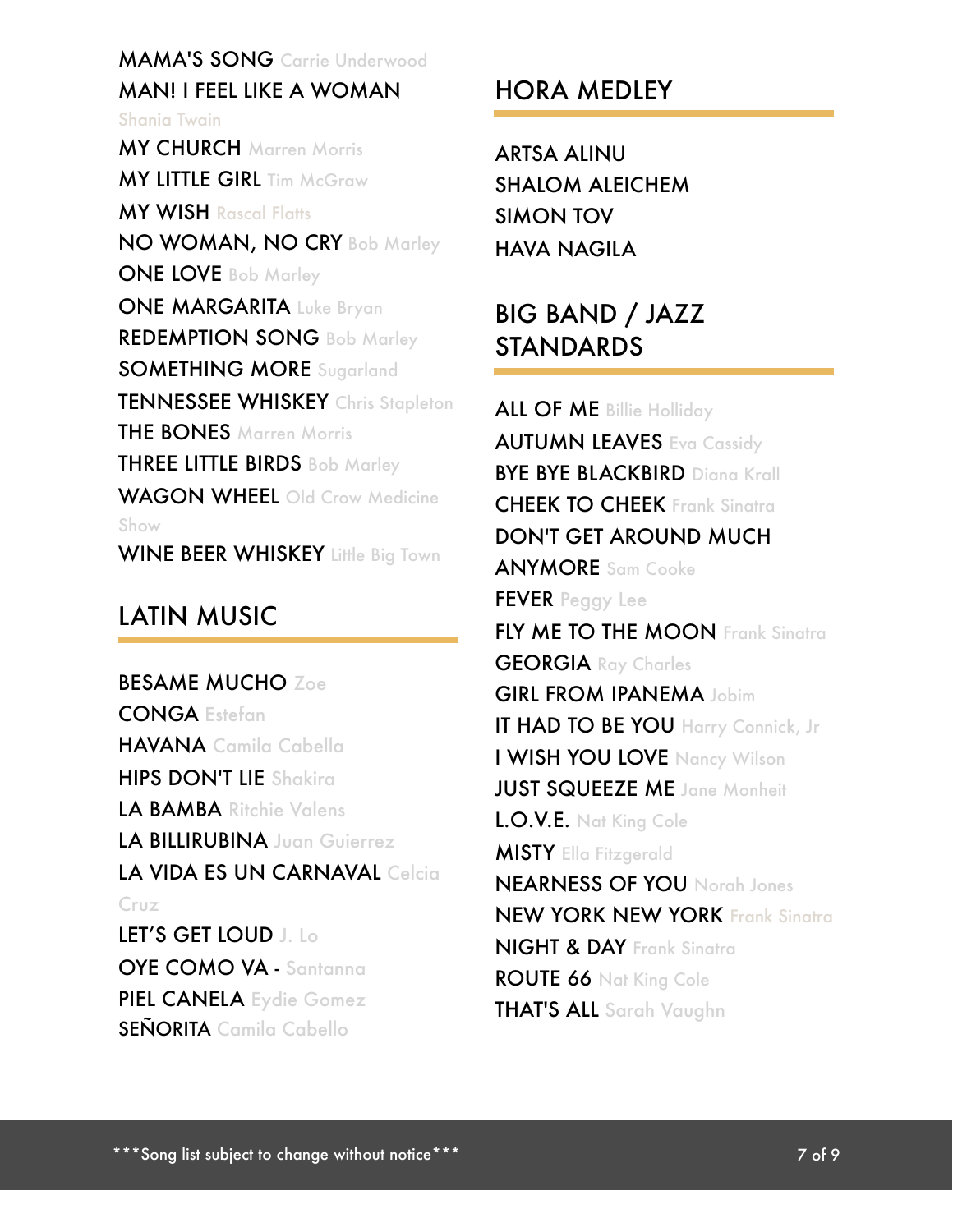**THE VERY THOUGHT OF YOU Nat** King Cole

THE WAY YOU LOOK TONIGHT Frank Sinatra THEY ALL LAUGHED Natalie Cole

TIME AFTER TIME Nancy Wilson UNFORGETTABLE Nat & Natalie Cole WHEN I FALL IN LOVE Nat King Cole

#### LOUNGE / REMIX

ALL ABOUT THAT BASS Postmodern Jukebox BAD LIAR Selena Gomez **BE THE ONE Dua Lipa** DANCING IN THE DARK Bruce Springsteen Acoustic DON'T STOP THE MUSIC Jamie Cullum GIRL FROM IPANEMA Amy **Winehouse** HARVEST MOON Poolside Remix I WANT YOU BACK Lake Street Dive IF I AIN'T GOT YOU Scary Pockets **OCEAN EYES Billy Eilish** PUT YOUR RECORDS ON Corinne Bailey Rae SOMEBODY THAT I USED TO KNOW Gotye SOMETHING JUST LIKE THIS Coldplay Acoustic STAY WITH ME Sam Smith **SWAY** Gotan Remix / Rosemary Clooney SWEET CHILD OF MINE Taken by Trees SWEETEST TABOU (fr.) Les Nubians WHATEVER LOLA WANTS Gotan Project

#### CLASSICAL CEREMONY

AIR (WATER MUSIC SUITE) Handel AIR (ON THE G STRING) Bach AVE MARIA Schubert BRIDAL CHORUS Wagner CANON IN D Pachelbel **HORNPIPE** (From Water Music) MUSIC SUITE) Handel ODE TO JOY Beethoven TRUMPET TUNE Clarke TRUMPET VOLUNTARY Purcell WEDDING MARCH Mendelssohn

#### ACOUSTIC POP CEREMONY

ALL OF ME John Legend ALL YOU NEED IS LOVE Beatles A THOUSAND YEARS Christing Perry CAN'T HELP FALLING IN LOVE Elvis FOREVER LIKE THAT Ben Rector I CHOOSE YOU Sara Bareilles I'M YOURS Jason Mraz **JUST THE WAY YOU ARE Bruno Mars** LUCKY Jason Mraz LIKE I'M GONNA LOSE YOU Meghan Trainor